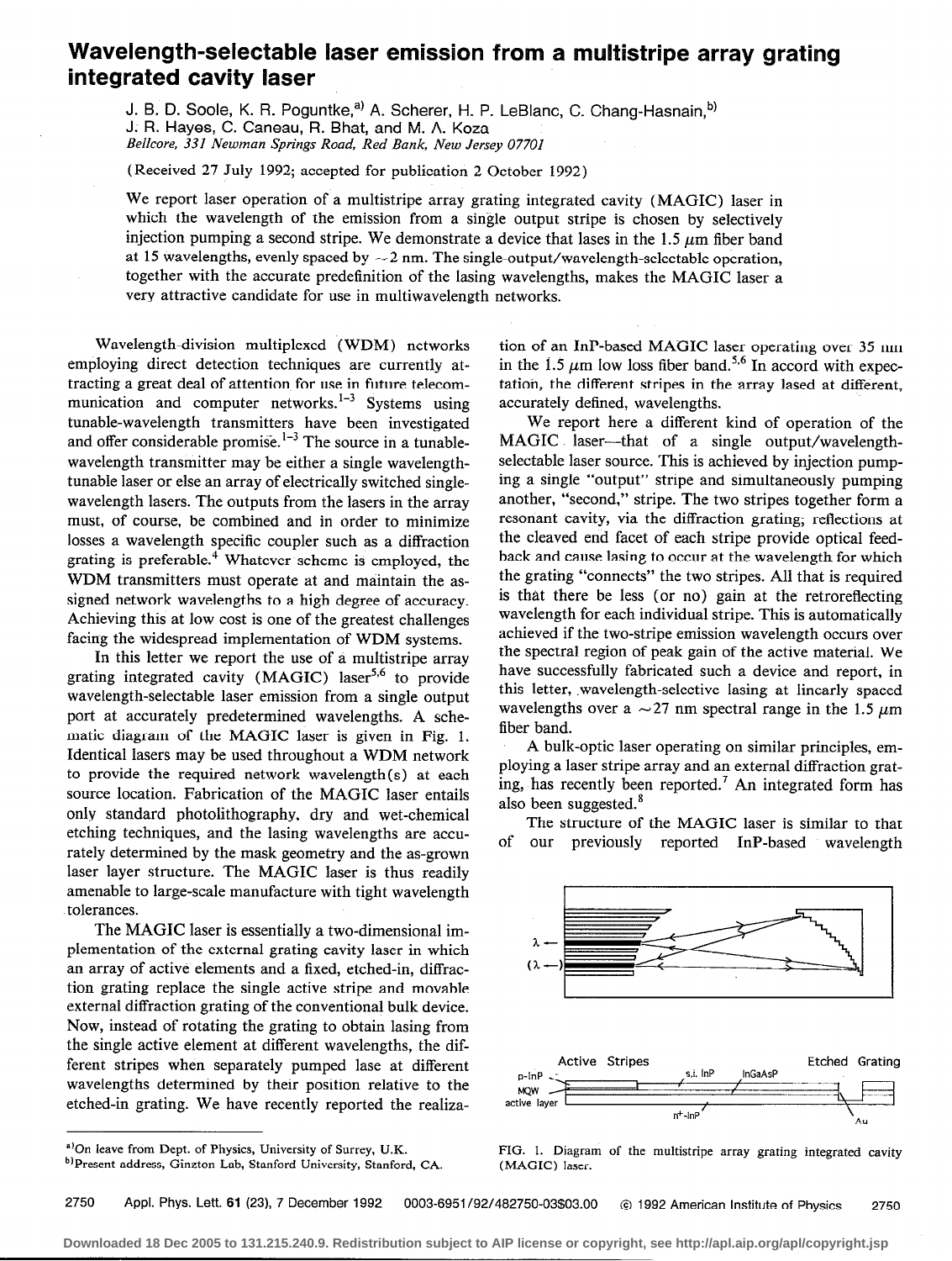multiplexer/demultiplexer.9 A planar InP/InGaAsP/InP waveguide forms the body of the device. Etched in this is a focusing diffraction grating. In the MAGIC laser this structure is now monolithically integrated with an array of multiquantum well (MQW) active stripes (see Fig. 1). A standard Rowland circle configuration is used for the curved diffraction grating, and implemented in the retrodiffractive Eagle geometry-the etched grating retrodiffracts the light emerging from the end of a pumped stripe, dispersing and focusing it onto the line-segment formed by the same stripe ends, as these lie on the Rowland circle of the grating.

The laser was grown on a (100)  $n^+$ -InP substrate by low pressure (76 Torr) organometallic chemical vapor deposition (OMCVD) at  $620^{\circ}$ C in a two stage growth process. First, the waveguide core and active stripe structure was grown. This comprised an 0.5  $\mu$ m n<sup>+</sup>-InP buffer layer, followed by a 0.3  $\mu$ m n-InGaAsP (n~1×10<sup>17</sup>) cm<sup>-3</sup>,  $\lambda_{\rm g}=1.3$   $\mu$ m) guide core, an undoped active multiquantum well (MQW) region consisting of 6 wells of InGaAs and 6 InGaAsP ( $\lambda_g$ =1.3  $\mu$ m) barriers, 0.2  $\mu$ m of quaternary grading, 0.9  $\mu$ m p-InP (n ~ 1-7 × 10<sup>17</sup>), and finally a 0.2  $\mu$ m p<sup>+</sup>-InGaAsP ( $\lambda_g$ = 1.3  $\mu$ m) contact layer. Stripes running along  $[1\overline{1}0]$  were then delineated using a  $SiO<sub>2</sub>$  mask and formed by first dry, and then wet-chemical, etching down to the waveguide core; a thin layer of  $n$ -InP grown directly on the guide core provided an etch stop layer for the final chemical etchant; 1:1:8,  $H_3PO_4:H_2O_2:H_2O$ . The masked substrate was then returned to the OMCVD reactor and 1.0  $\mu$ m of semiinsulating Fe:InP was grown to provide current blocking around the stripes; this layer also provided an upper cladding layer for the planar waveguide. It is seen that the MQW active layers of the stripes are formed on top the waveguide core. This arrangement permits good overlap between the optical modes in the active stripes and the planar guide, and does not compromise the optical confinement in the active region.<sup>10</sup>

The diffraction grating was then formed using a  $SiO<sub>2</sub>$ etch mask by chemically assisted ion beam etching (CAIBE) with 1500 V  $Xe^+$  ions and a Cl<sub>2</sub> reactive flux.<sup>11</sup> Etch rates were  $\sim 0.5 \ \mu \text{m/min}$  and good verticality was achieved for the  $\sim$ 3  $\mu$ m deep grating wall. Angle evaporation of Ti(110  $\AA$ )/Au (3000  $\AA$ ) onto the vertical face of the grating then provided a highly reflective surface. Following standard p-metallization of the stripes with Ti(200  $\AA$ )/Au(8000  $\AA$ ), substrate thinning and backside *n*-metallization with Ni(100 Å)/Ge(350 Å)/Au(500 Å)/  $Ni(350 \text{ Å})/Au(2000 \text{ Å})$ , the chip was cleaved across the stripe array to provide the laser output facet. The contacts were not annealed.

The fabricated laser chip was  $\sim$  14 mm $\times$ 3 mm. The active stripes were cleaved to  $\sim$  2 mm, had a width of 6–7  $\mu$ m, and an array spacing of  $\sim$  40  $\mu$ m, their exact position being determined in order to obtain linearity of output wavelength. The separation between the stripes and the grating was 10 mm. The etched grating was an high order (16th) echelle grating with a d-spacing of  $\sim$  4.5  $\mu$ m in a 9 mm radius Rowland circle construction, and was blazed



FIG. 2. Laser emission at different wavelengths from a single output stripe when different "second" stripes are pumped. Taken with a 0.1 nm resolution optical spectrum analyzer, with an output stripe bias of 215 nm and second stripe currents of 140 mA.

for retrodiffraction. The laser was examined in pulsed operation and without temperature stabilization.

When one stripe was injection pumped, lasing occurred at a wavelength corresponding to the retrodiffraction of light back from the grating to that stripe. Different stripes lased at different wavelengths in accord with their position relative to the grating. This mode of operation, which is similar to that of a conventional external grating laser, has already been discussed. $5.6$ 

In this letter we report for the first time single-output/ selectable-wavelength operation obtained by biasing a single "output" stripe and injection pumping different second stripes in order to obtain lasing at different wavelengths.

The output stripe bias was held constant at 215 mA. An injection current of 70-100 mA into a second stripe was then required to obtain lasing. A higher output stripe bias current required a lower second'stripe threshold current, and visa-versa—within modest limits. The total threshold current was a near-constant value of 285-315 mA, corresponding to an injection density of  $\sim$  1.0 kA/ cm'.

Lasing was obtained at 15 discrete wavelengths, from  $\sim$  1507 to 1535 nm. The output spectra, taken with a 0.1 nm resolution optical spectrum analyzer, are compiled in Fig. 2.

Lasing intensities were typically 20-25 above the background spontaneous emission. Examination with a scanning Fabry-Perot interferometer revealed that lasing occurred predominantly on a single longitudinal mode at the center of 8-10 longitudinal modes (spacing,  $\sim 0.03$  nm) with  $\sim$  10 dB side-mode suppression, increasing to  $\sim$  20 dB for the more distant modes. The number of longitudinal modes supported is in line with expectations arising from modal calculations.

An examination of the near-field output suggested that up to 3 lateral modes were contributing to the emission. Although up to 7 modes could be supported by the structure, weaker planar guide/stripe coupling, lower gain, and greater loss, inhibits lasing on the higher modes. Constricting the width of the active layer from  $\sim$  7 to  $\sim$  1  $\mu$ m would

## 2751 Appl. Phys. Lett., Vol. 61, No. 23, 7 December 1992 Soole et al. 2751

**Downloaded 18 Dec 2005 to 131.215.240.9. Redistribution subject to AIP license or copyright, see http://apl.aip.org/apl/copyright.jsp**